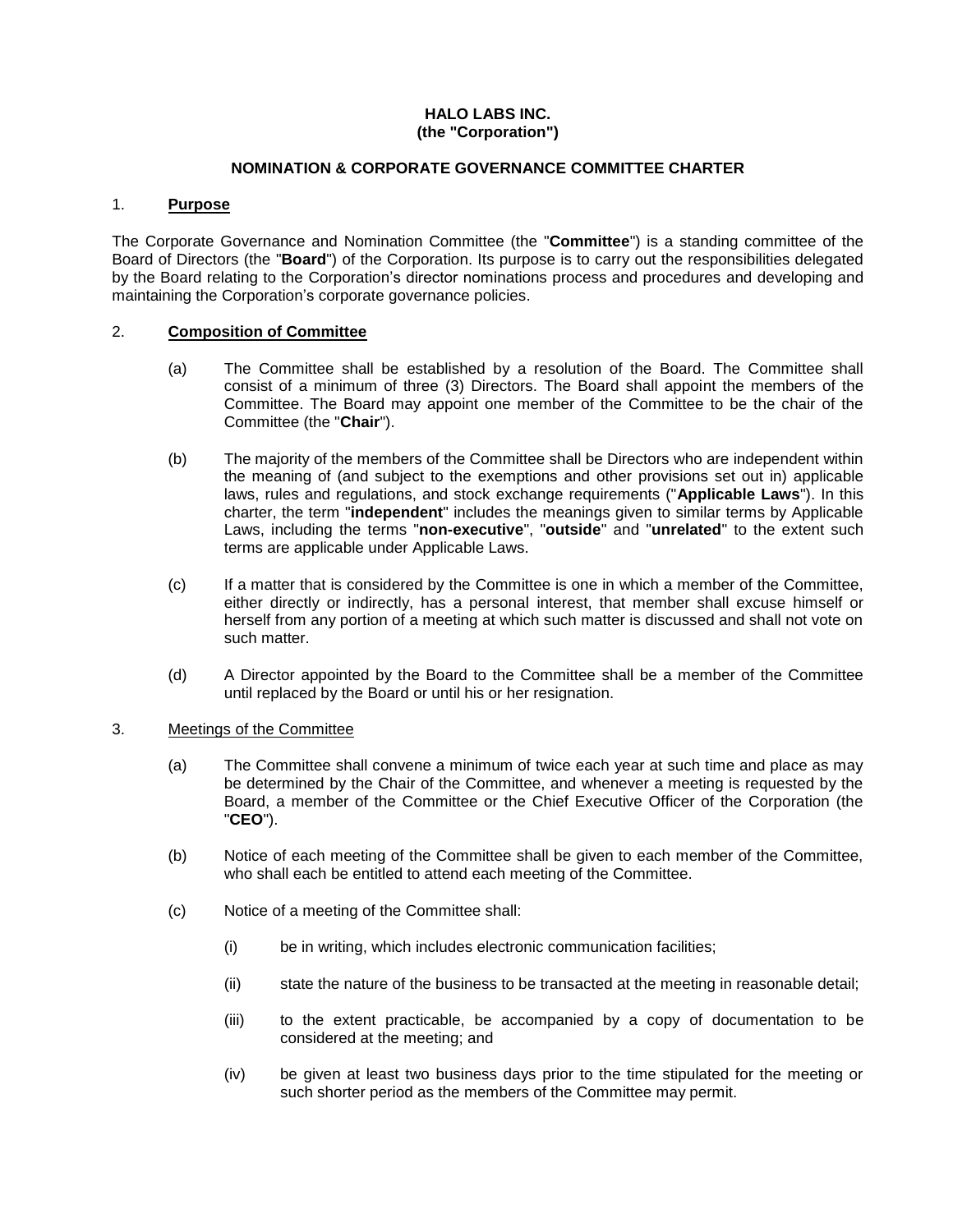- (d) A quorum for the transaction of business at a meeting of the Committee shall consist of a majority of the members of the Committee. However, it shall be the practice of the Committee to require review, and, if necessary, approval of important matters by all members of the Committee.
- (e) A member or members of the Committee may participate in a meeting of the Committee by means of such telephonic, electronic or other communication facilities as permits all persons participating in the meeting to communicate with each other. A member participating in such a meeting by any such means is deemed to be present at the meeting.
- (f) In the absence of the Chair of the Committee, the members of the Committee shall choose one of the members present to chair the meeting. In addition, the members of the Committee shall choose one of the persons present to be the secretary of the meeting.
- (g) Minutes shall be kept of all meetings of the Committee and shall be signed by the chair and the secretary of the meeting. The Chair of the Committee shall circulate the minutes of the meetings of the Committee to all members of the Board.

### 4. **Duties and Responsibilities of the Committee**

The Committee shall have the following duties and responsibilities:

- (a) Determine the qualifications, qualities, skills and other expertise required to be a director of the Corporation; and develop, and recommend to the Board for its approval, criteria to be considered in selecting nominees for director (the "**Director Criteria**"). In developing Director Criteria the Committee should consider:
	- (i) the competencies and skills that the Board as a whole should possess;
	- (ii) the competencies and skills that each existing director possesses;
	- (iii) the personality and other qualities of each director and how these affect boardroom dynamics; and
	- (iv) the appropriate size of the Board for facilitating effective decision making.
- (b) Identify and screen individuals qualified to become members of the Board, consistent with the Director Criteria and make recommendations to the Board.
- (c) Consider any director candidates recommended by the Corporation's shareholders under the procedures set forth in the *Business Corporations Act* (Ontario) and the Corporation's bylaws and described in the Corporation's management information circular.
- (d) Oversee the Corporation's corporate governance practices and procedures, including identifying best practices and reviewing and recommending to the Board for approval any changes to the documents, policies and procedures in the Corporation's corporate governance framework, including its articles of continuance and by-laws.
- (e) Review and discuss with management disclosure of the Corporation's corporate governance practices, including information regarding the operations of the Committee and other Board committees, director independence and the director nominations process; and recommend that this disclosure be included in the Corporation's management information circular.
- (f) Develop, subject to approval by the Board, a process for an annual assessment of effectiveness of the Board and its committees; and oversee the conduct of this annual assessment.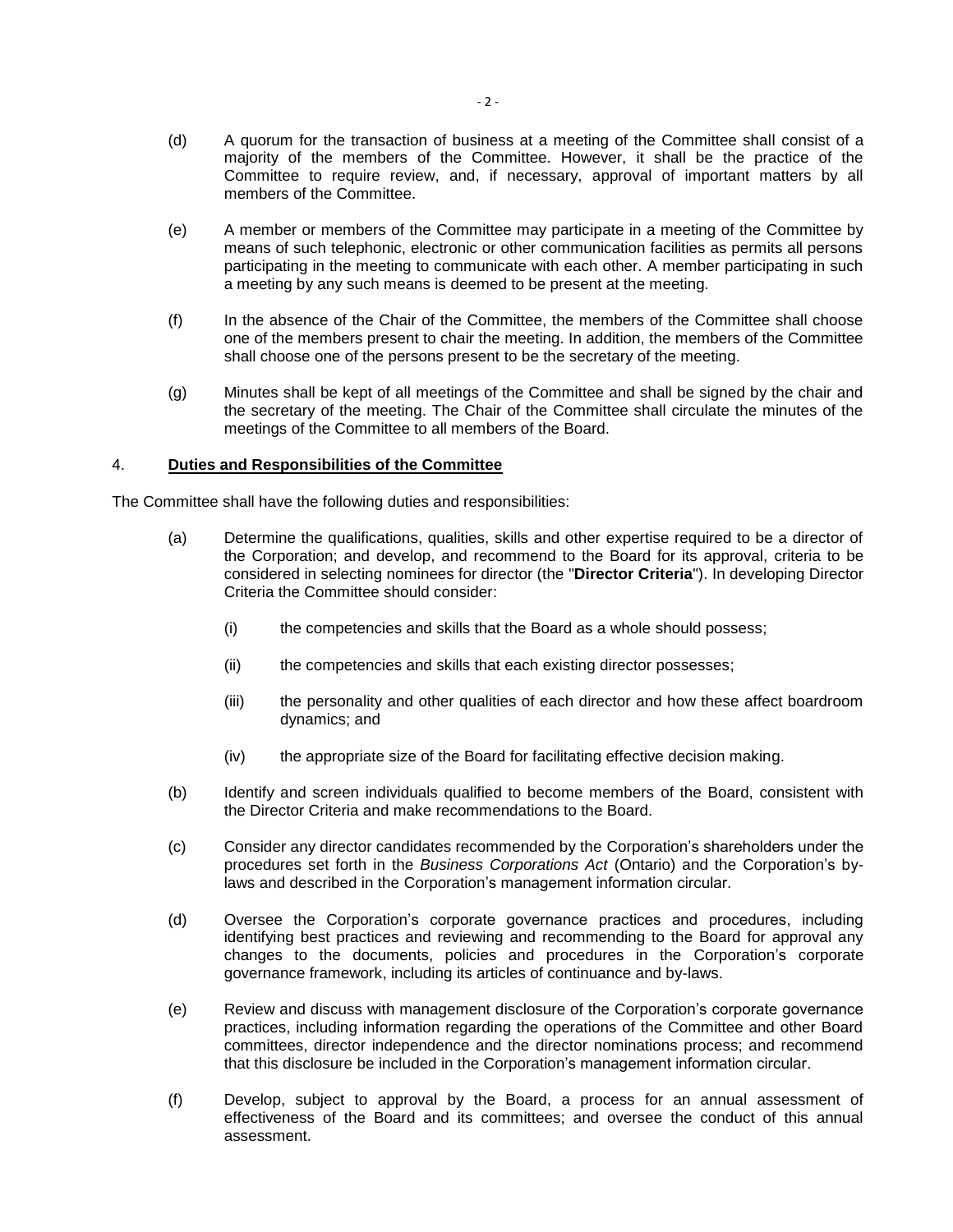- (g) Review the Board's committee structure and composition; and make recommendations to the Board regarding the appointment of directors to serve as members of each committee and committee chair annually.
- (h) If a vacancy on the Board or any Board committee occurs, identify and make recommendations to the Board regarding the selection and approval of candidates to fill such vacancy either by election by shareholders or appointment by the Board.
- (i) Develop and oversee a Corporation orientation program for new directors and a continuing education program for current directors; and periodically review these programs and update them as necessary.
- (j) Develop and recommend to the Board for approval director independence standards in addition to those required by applicable securities laws and stock exchange requirements; and evaluate the independence of each director at least annually.
- (k) Q `Monitor compliance with the Corporation's Code of Conduct (the "**Code**"); investigate any alleged breach or violation of the Code; enforce the provisions of the Code; and review the Code periodically and recommend any changes to the Board.
- (l) Develop and recommend to the Board for approval a CEO succession plan (the "**Succession Plan**"); review the Succession Plan periodically with the CEO; develop and evaluate potential candidates for executive positions; and recommend to the Board any changes to, and any candidates for succession under, the Succession Plan.
- (m) Review any director resignation letter tendered and evaluate and recommend to the Board whether such resignation should be accepted in accordance with the Corporation's director majority voting policy.
- (n) Report to the Board on the activities of the Committee, including any decisions and action taken by the Committee.
- (o) Perform any other activities as are consistent with this Charter, the Corporation's by-laws, applicable legislation, guidelines and practices as the Committee or the Board deems necessary or appropriate for the fulfilment of the Committee's duties and responsibilities.

## 5. **Outside Advisors**

- (a) The Committee shall have the authority, in its sole discretion, to select, retain and obtain the advice of a director search firm as necessary to assist with the execution of its duties and responsibilities as set forth in this Charter. The Committee shall set the compensation and oversee the work of the director search firm.
- (b) The Committee shall have the authority, in its sole discretion, to retain and obtain the advice and assistance of outside counsel, an executive search firm and such other advisors as it deems necessary to fulfill its duties and responsibilities under this Charter. The Committee shall set the compensation and oversee the work of its outside counsel, the executive search firm and any other advisors.
- (c) The Committee shall receive appropriate funding from the Corporation, as determined by the Committee in its capacity as a committee of the Board, for the payment of compensation to its search consultants, outside counsel and any other advisors.
- (d) The search consultant(s), outside counsel and any other advisors retained by, or providing advice to, the Committee (other than the Corporation's in-house counsel) shall be